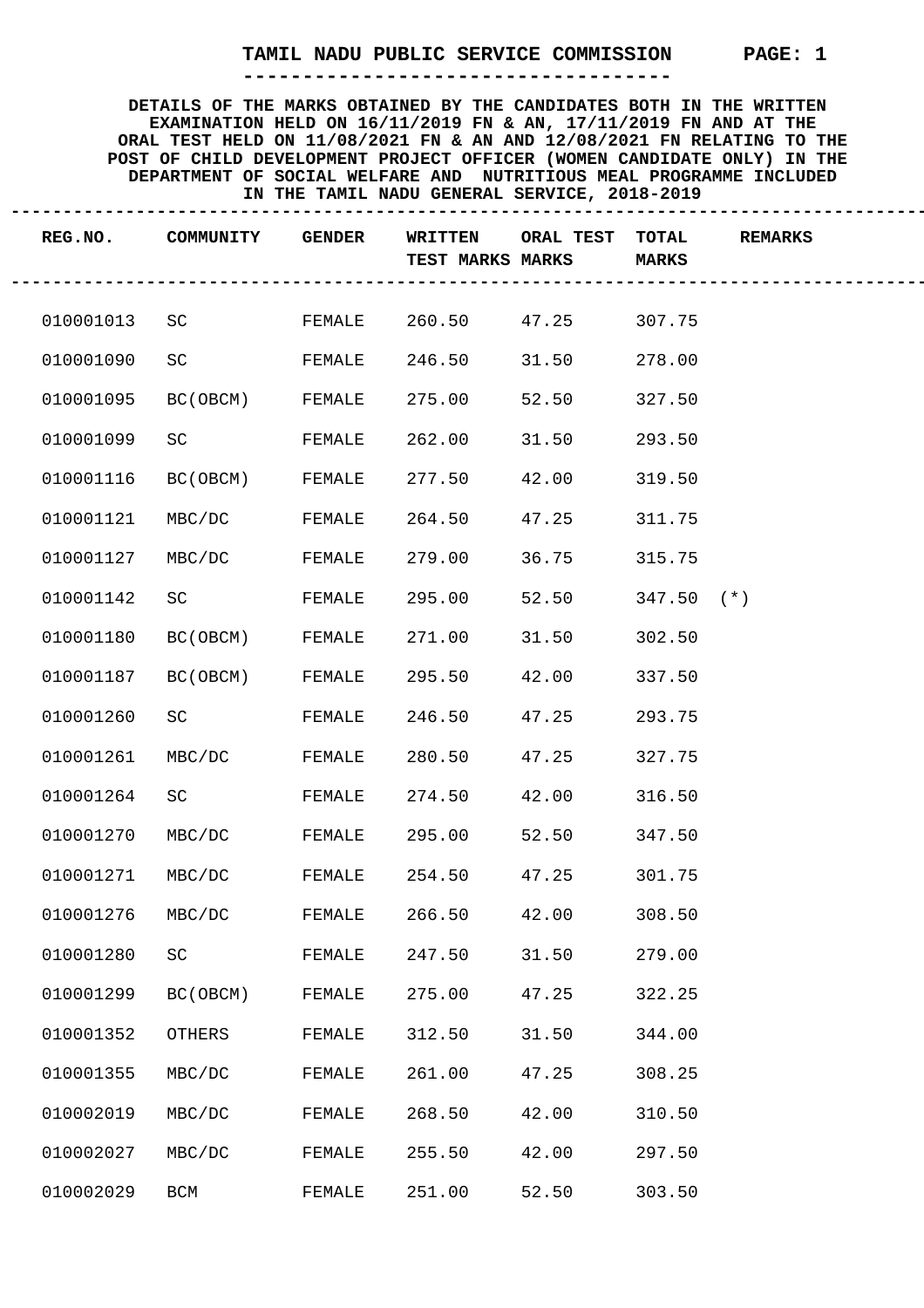**------------------------------------**

| REG.NO.   | COMMUNITY                 | <b>GENDER</b> | WRITTEN<br>TEST MARKS MARKS | ORAL TEST TOTAL | <b>MARKS</b> | <b>REMARKS</b> |
|-----------|---------------------------|---------------|-----------------------------|-----------------|--------------|----------------|
|           | 010002037 BC(OBCM) FEMALE |               | 305.50                      | 47.25           | 352.75       |                |
| 010002048 | BC (OBCM)                 | FEMALE        | 294.00                      | 47.25           | 341.25       |                |
| 010002066 | BC(OBCM)                  | FEMALE        | 281.50                      | 52.50           | 334.00       |                |
| 010002080 | OTHERS                    | FEMALE        | 283.50                      | 36.75           | 320.25       |                |
| 010002091 | BC(OBCM)                  | FEMALE        | 292.50                      | 42.00           | 334.50       |                |
| 010002099 | ST                        | FEMALE        | 219.00                      | 42.00           | $261.00$ (*) |                |
| 010002112 | SC                        | FEMALE        | 261.00                      | 42.00           | 303.00       |                |
| 010002118 | SC                        | FEMALE        | 259.00                      | 42.00           | 301.00       |                |
| 010002156 | MBC/DC                    | FEMALE        | 252.50                      | 31.50           | 284.00       |                |
| 010002165 | SC                        | FEMALE        | 280.00                      | 36.75           | 316.75       |                |
| 010002166 | BC(OBCM)                  | FEMALE        | 297.50                      | 42.00           | 339.50       |                |
| 010003134 | MBC/DC                    | FEMALE        | 287.50                      | 52.50           | 340.00       |                |
| 010003154 | MBC/DC                    | FEMALE        | 306.00                      | 42.00           | 348.00       |                |
| 010003161 | MBC/DC                    | FEMALE        | 256.00                      | 31.50           | 287.50       |                |
| 010003179 | MBC/DC                    | FEMALE        | 285.50                      | 36.75           | 322.25       |                |
| 010003186 | MBC/DC                    | FEMALE        | 264.50                      | 36.75           | 301.25       |                |
| 010005014 | SC                        | FEMALE        | 245.50                      | 42.00           | 287.50       |                |
| 010005145 | MBC/DC                    | FEMALE        | 263.00                      | 52.50           | $315.50$ (*) |                |
| 010005184 | BC (OBCM)                 | FEMALE        | 276.00                      | 31.50           | 307.50       |                |
| 010005215 | MBC/DC                    | FEMALE        | 278.50                      | 36.75           | 315.25       |                |
| 010005223 | BC (OBCM)                 | FEMALE        | 320.00                      | 47.25           | 367.25       |                |
| 010005234 | BCM                       | FEMALE        | 270.50                      | 31.50           | 302.00       |                |
| 010005242 | MBC/DC                    | FEMALE        | 251.50                      | 47.25           | 298.75       |                |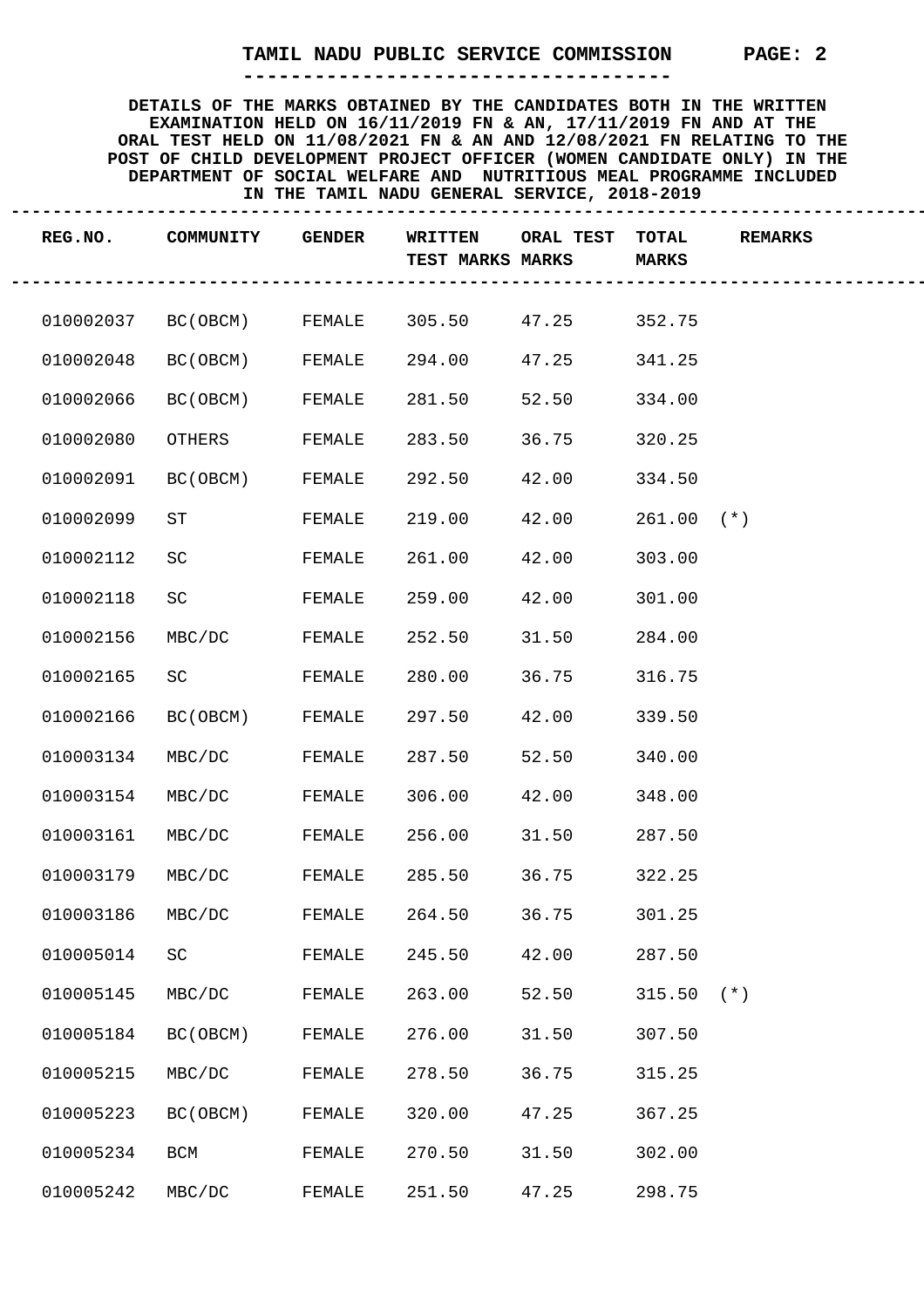**------------------------------------**

| REG.NO.   | COMMUNITY | <b>GENDER</b> | WRITTEN<br>TEST MARKS MARKS | ORAL TEST TOTAL | <b>MARKS</b> | <b>REMARKS</b> |
|-----------|-----------|---------------|-----------------------------|-----------------|--------------|----------------|
| 010005267 | SC        | FEMALE        | 287.00                      | 31.50           | 318.50       |                |
| 010005283 | SC        | FEMALE        | 255.00                      | 36.75           | 291.75       |                |
| 010005297 | BCM       | FEMALE        | 249.00                      | 31.50           | 280.50       |                |
| 010006013 | BC (OBCM) | FEMALE        | 276.00                      | 36.75           | 312.75       |                |
| 010006073 | SC        | FEMALE        | 279.50                      | 47.25           | 326.75       |                |
| 010006087 | BC (OBCM) | FEMALE        | 267.00                      | 47.25           | 314.25       |                |
| 010006187 | SC        | FEMALE        | 245.50                      | 31.50           | 277.00       |                |
| 010006215 | BCM       | FEMALE        | 258.50                      | 47.25           | 305.75       |                |
| 010006221 | SCA       | FEMALE        | 215.50                      | 36.75           | 252.25       |                |
| 020001034 | BC (OBCM) | FEMALE        | 276.00                      | 31.50           | 307.50       |                |
| 020001041 | BC (OBCM) | FEMALE        | 266.50                      | 47.25           | 313.75       |                |
| 020001062 | SC        | FEMALE        | 245.00                      | 47.25           | 292.25       |                |
| 020001075 | BC(OBCM)  | FEMALE        | 302.50                      | 47.25           | 349.75       |                |
| 020001086 | BC(OBCM)  | FEMALE        | 277.50                      | 47.25           | 324.75       |                |
| 020001089 | BC (OBCM) | FEMALE        | 270.00                      | 42.00           | 312.00       |                |
| 020001098 | SCA       | FEMALE        | 214.00                      | 42.00 256.00    |              |                |
| 020001119 | BC (OBCM) | FEMALE        | 298.00                      | 31.50           | 329.50       |                |
| 020001133 | BC (OBCM) | FEMALE        | 293.50                      | 52.50           | 346.00       |                |
| 020001138 | BC (OBCM) | FEMALE        | 270.50                      | 52.50           | 323.00       |                |
| 020001141 | BCM       | FEMALE        | 280.00                      | 52.50           | 332.50       |                |
| 020001145 | BC (OBCM) | FEMALE        | 267.50                      | 36.75           | $304.25$ (*) |                |
| 020001150 | SCA       | FEMALE        | 215.00                      | 42.00           | 257.00       |                |
| 020001153 | BC (OBCM) | FEMALE        | 275.00                      | 47.25           | 322.25       |                |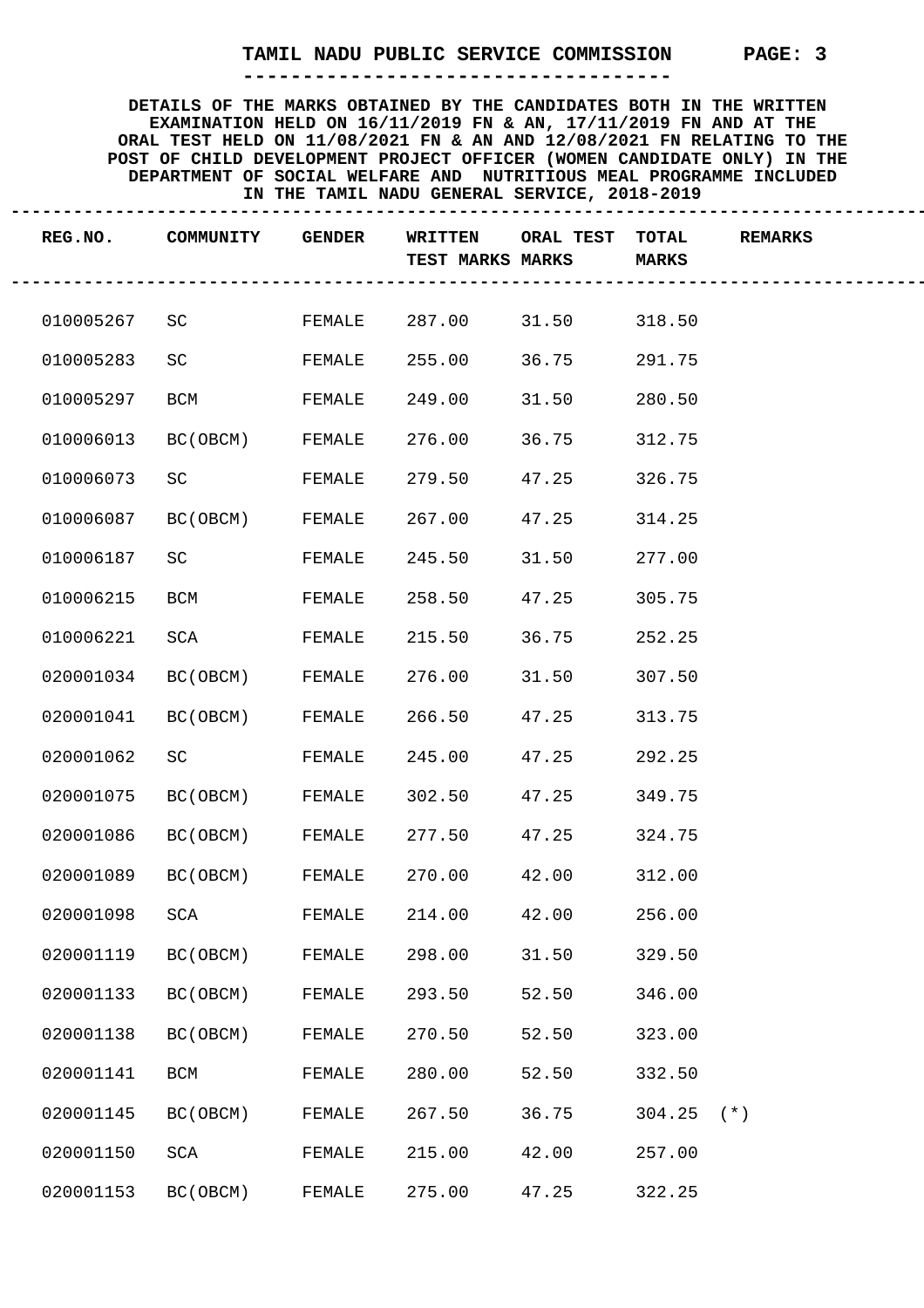**------------------------------------**

| REG.NO.   | COMMUNITY                                     | <b>GENDER</b> | WRITTEN<br><b>TEST MARKS MARKS</b> | ORAL TEST TOTAL | <b>MARKS</b> | <b>REMARKS</b> |
|-----------|-----------------------------------------------|---------------|------------------------------------|-----------------|--------------|----------------|
|           | 020001162 BC(OBCM) FEMALE 267.00 42.00 309.00 |               |                                    |                 |              |                |
| 020001179 | SC                                            | FEMALE        | 264.50                             | 47.25           | 311.75       |                |
| 020001182 | SC                                            | FEMALE        | 246.50                             | 42.00           | 288.50       |                |
| 020001191 | BC (OBCM)                                     | FEMALE        | 282.00                             | 47.25           | 329.25       |                |
| 020001197 | SCA                                           | FEMALE        | 238.00                             | 42.00           | 280.00       |                |
| 020001214 | BC(OBCM)                                      | FEMALE        | 286.50                             | 47.25           | 333.75       |                |
| 020001236 | BC (OBCM)                                     | FEMALE        | 269.50                             | 31.50           | 301.00       |                |
| 020001238 | MBC/DC                                        | FEMALE        | 252.00                             | 31.50           | 283.50       |                |
| 020001244 | BC (OBCM)                                     | FEMALE        | 334.50                             | 36.75           | 371.25       |                |
| 020001248 | BC(OBCM)                                      | FEMALE        | 275.50                             | 52.50           | 328.00       |                |
| 020001251 | BC(OBCM)                                      | FEMALE        | 295.50                             | 42.00           | 337.50       |                |
| 020003066 | BC (OBCM)                                     | FEMALE        | 266.50                             | 42.00           | 308.50       |                |
| 020003068 | SC                                            | FEMALE        | 286.00                             | 36.75           | 322.75       |                |
| 020003070 | OTHERS                                        | FEMALE        | 296.50                             | 36.75           | 333.25       |                |
| 020003087 | MBC/DC                                        | FEMALE        | 278.50                             | 42.00           | 320.50       |                |
| 020003090 | MBC/DC                                        | FEMALE        | 285.00                             | 47.25           | 332.25       |                |
| 020003119 | ST                                            | FEMALE        | 178.50                             | 47.25           | $225.75$ (*) |                |
| 020003193 | MBC/DC                                        | FEMALE        | 272.50                             | 31.50           | 304.00       |                |
| 020003240 | BC (OBCM)                                     | FEMALE        | 282.00                             | 42.00           | 324.00       |                |
| 020003252 | SCA                                           | FEMALE        | 244.50                             | 42.00           | 286.50       |                |
| 020003274 | BC (OBCM)                                     | FEMALE        | 338.50                             | 47.25           | 385.75       |                |
| 020003297 | SC                                            | FEMALE        | 254.50                             | 36.75           | 291.25       |                |
| 020003310 | BC (OBCM)                                     | FEMALE        | 304.50                             | 42.00           | $346.50$ (*) |                |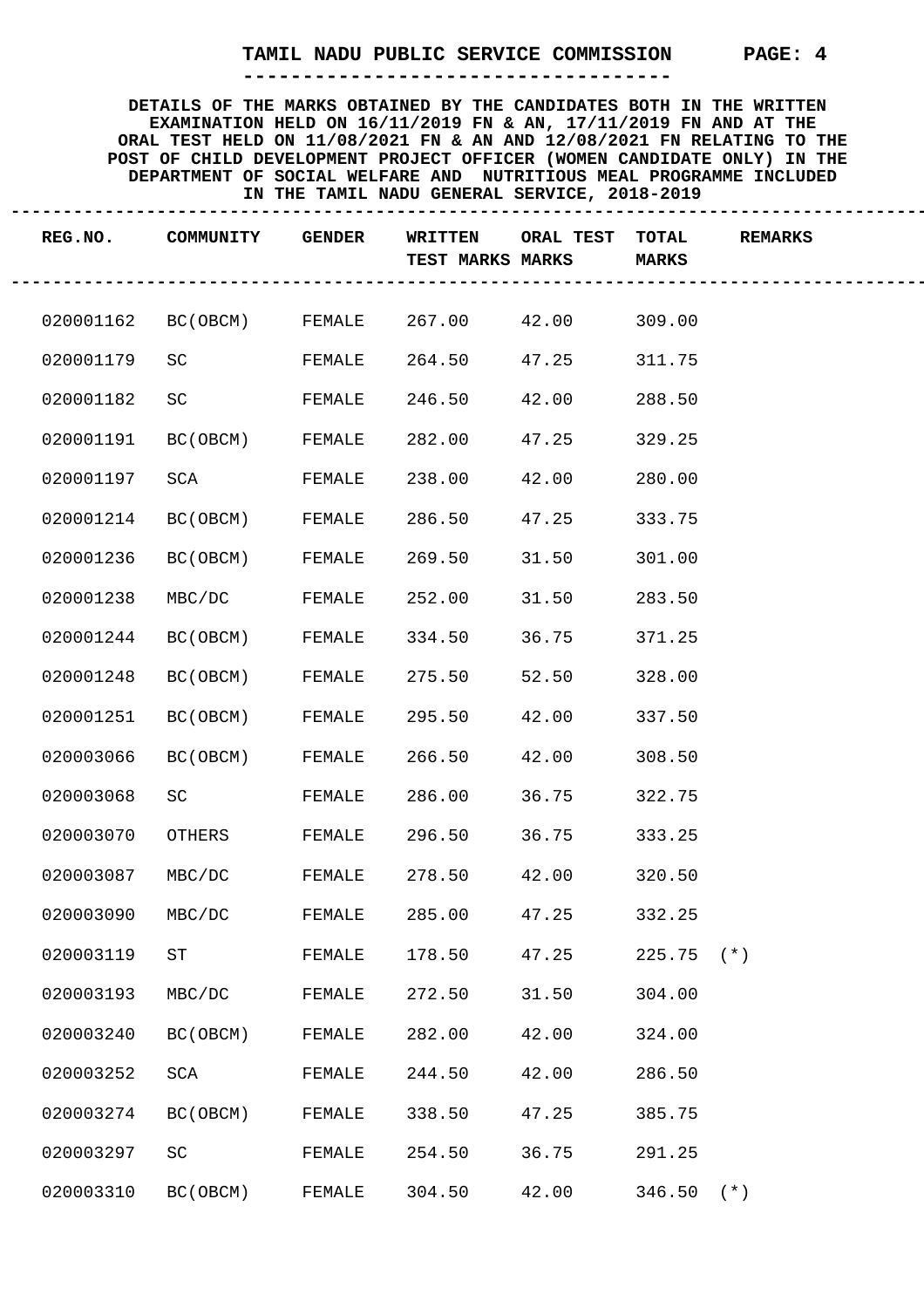**------------------------------------**

| REG.NO.   | COMMUNITY       | <b>GENDER</b> | WRITTEN<br><b>TEST MARKS MARKS</b> | ORAL TEST TOTAL<br>-------- | <b>MARKS</b> | <b>REMARKS</b> |
|-----------|-----------------|---------------|------------------------------------|-----------------------------|--------------|----------------|
| 020003316 | MBC/DC FEMALE   |               | 257.50                             | 31.50 289.00                |              |                |
| 020003317 | BC(OBCM) FEMALE |               | 284.50                             | 42.00                       | 326.50       |                |
| 020003339 | BC(OBCM)        | FEMALE        | 288.50                             | 47.25                       | 335.75       |                |
| 100001051 | BC (OBCM)       | FEMALE        | 293.00                             | 36.75                       | 329.75       |                |
| 100001053 | SCA             | FEMALE        | 234.00                             | 31.50                       | 265.50       |                |
| 100001091 | BC(OBCM) FEMALE |               | 275.50                             | 47.25                       | 322.75       |                |
| 100001096 | SCA             | FEMALE        | 213.50                             | 31.50                       | 245.00       |                |
| 100001104 | BC (OBCM)       | FEMALE        | 268.00                             | 36.75                       | 304.75       |                |
| 100001115 | BC (OBCM)       | FEMALE        | 273.00                             | 36.75                       | 309.75       |                |
| 100001120 | SC              | FEMALE        | 258.50                             | 42.00                       | 300.50       |                |
| 100001130 | BC (OBCM)       | FEMALE        | 271.00                             | 52.50                       | 323.50       |                |
| 100001155 | MBC/DC          | FEMALE        | 252.00                             | 36.75                       | 288.75       |                |
| 100001218 | BC (OBCM)       | FEMALE        | 293.50                             | 36.75                       | 330.25       |                |
| 100001269 | MBC/DC          | FEMALE        | 268.50                             | 42.00                       | $310.50$ (*) |                |
| 100001274 | BC(OBCM)        | FEMALE        | 273.50                             | 47.25                       | 320.75       |                |
| 100001278 | BC (OBCM)       | FEMALE        | 266.00                             | 47.25                       | 313.25       |                |
| 100001281 | BC (OBCM)       | FEMALE        | 274.00                             | 42.00                       | 316.00       |                |
| 100001282 | SC              | FEMALE        | 289.50                             | 47.25                       | 336.75       |                |
| 100001288 | BC (OBCM)       | FEMALE        | 295.50                             | 42.00                       | 337.50       |                |
| 100002022 | BC (OBCM)       | FEMALE        | 288.50                             | 47.25                       | 335.75       |                |
| 100002119 | BC (OBCM)       | FEMALE        | 284.00                             | 42.00                       | 326.00       |                |
| 100002130 | SC              | FEMALE        | 270.00                             | 42.00                       | 312.00       |                |
| 100002131 | MBC/DC          | FEMALE        | 253.00                             | 47.25                       | 300.25       |                |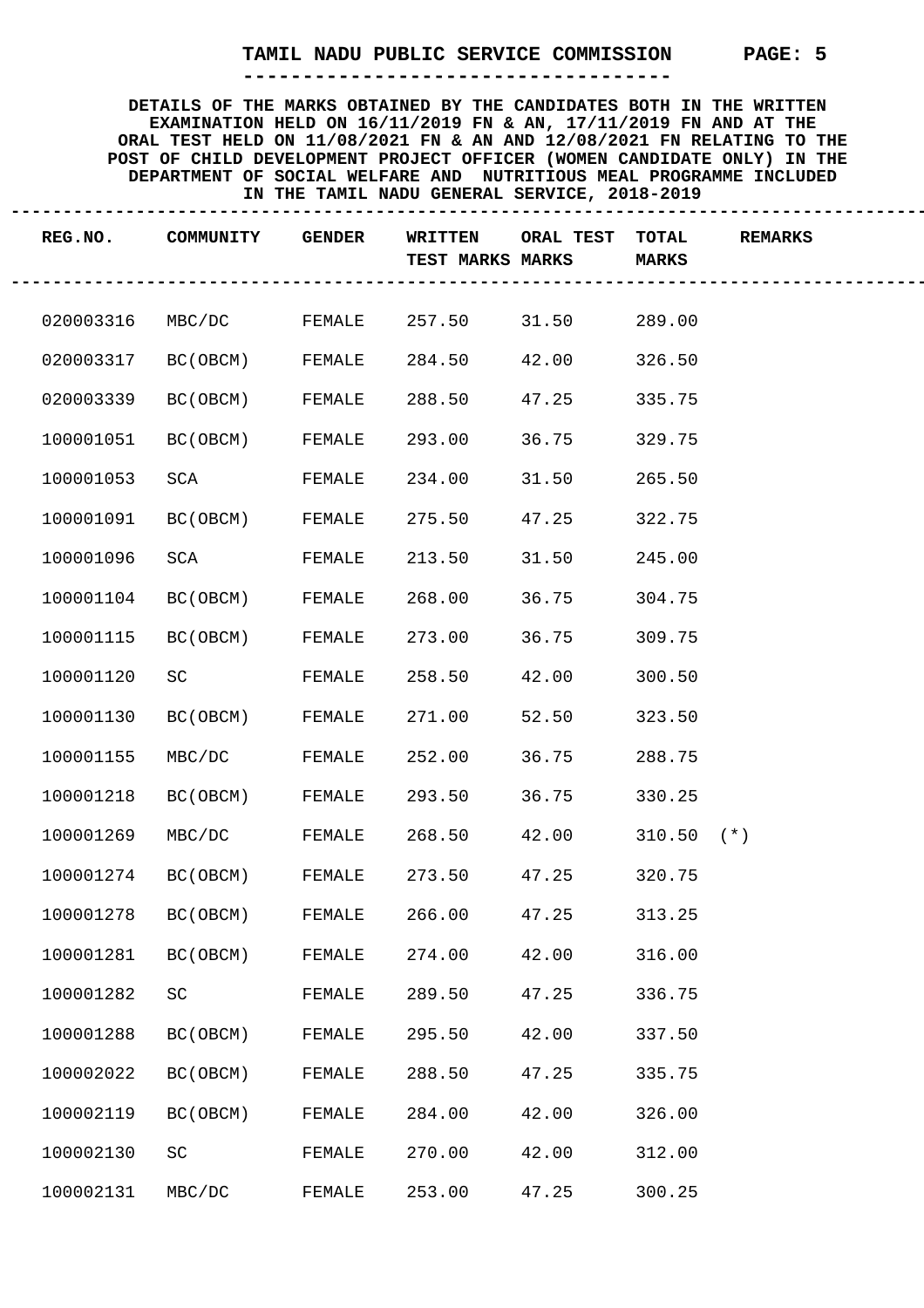**------------------------------------**

| REG.NO.   | COMMUNITY                 | <b>GENDER</b> | WRITTEN<br>TEST MARKS MARKS | ORAL TEST | <b>TOTAL</b><br><b>MARKS</b> | <b>REMARKS</b> |
|-----------|---------------------------|---------------|-----------------------------|-----------|------------------------------|----------------|
|           | 100003048 BC(OBCM) FEMALE |               | 289.00                      | 47.25     | 336.25                       |                |
| 100003082 | BC (OBCM)                 | FEMALE        | 272.50                      | 52.50     | 325.00                       |                |
| 100003292 | MBC/DC                    | FEMALE        | 262.50                      | 47.25     | 309.75                       |                |
| 100003307 | MBC/DC                    | FEMALE        | 298.00                      | 42.00     | 340.00                       |                |
| 100003317 | BCM                       | FEMALE        | 308.50                      | 31.50     | 340.00                       |                |
| 100003320 | BC (OBCM)                 | FEMALE        | 278.00                      | 42.00     | 320.00                       |                |
| 100004014 | SCIENCE                   | FEMALE        | 280.00                      | 42.00     | 322.00                       |                |
| 100004100 | MBC/DC                    | FEMALE        | 258.50                      | 47.25     | 305.75                       |                |
| 100004108 | MBC/DC                    | FEMALE        | 279.00                      | 47.25     | 326.25                       |                |
| 100004109 | MBC/DC                    | FEMALE        | 254.00                      | 42.00     | 296.00                       |                |
| 100004125 | MBC/DC                    | FEMALE        | 252.00                      | 31.50     | 283.50                       |                |
| 100004132 | SC                        | FEMALE        | 298.00                      | 52.50     | 350.50                       |                |
| 100004164 | BCM                       | FEMALE        | 307.50                      | 47.25     | 354.75                       |                |
| 100004172 | SCA                       | FEMALE        | 217.50                      | 31.50     | 249.00                       |                |
| 100004182 | MBC/DC                    | FEMALE        | 275.50                      | 52.50     | 328.00                       |                |
| 100004186 | BC (OBCM)                 | FEMALE        | 270.50                      | 42.00     | 312.50                       |                |
| 170001004 | MBC/DC                    | FEMALE        | 251.00                      | 42.00     | 293.00                       |                |
| 170001034 | MBC/DC                    | FEMALE        | 258.00                      | 42.00     | 300.00                       |                |
| 170001044 | SC                        | FEMALE        | 265.00                      | 47.25     | 312.25                       |                |
| 170001050 | BC (OBCM)                 | FEMALE        | 322.50                      | 47.25     | 369.75                       |                |
| 170001074 | BC (OBCM)                 | FEMALE        | 273.00                      | 42.00     | 315.00                       |                |
| 170001088 | BC (OBCM)                 | FEMALE        | 288.50                      | 42.00     | 330.50                       |                |
| 170001159 | BC (OBCM)                 | FEMALE        | 265.00                      | 47.25     | $312.25$ (*)                 |                |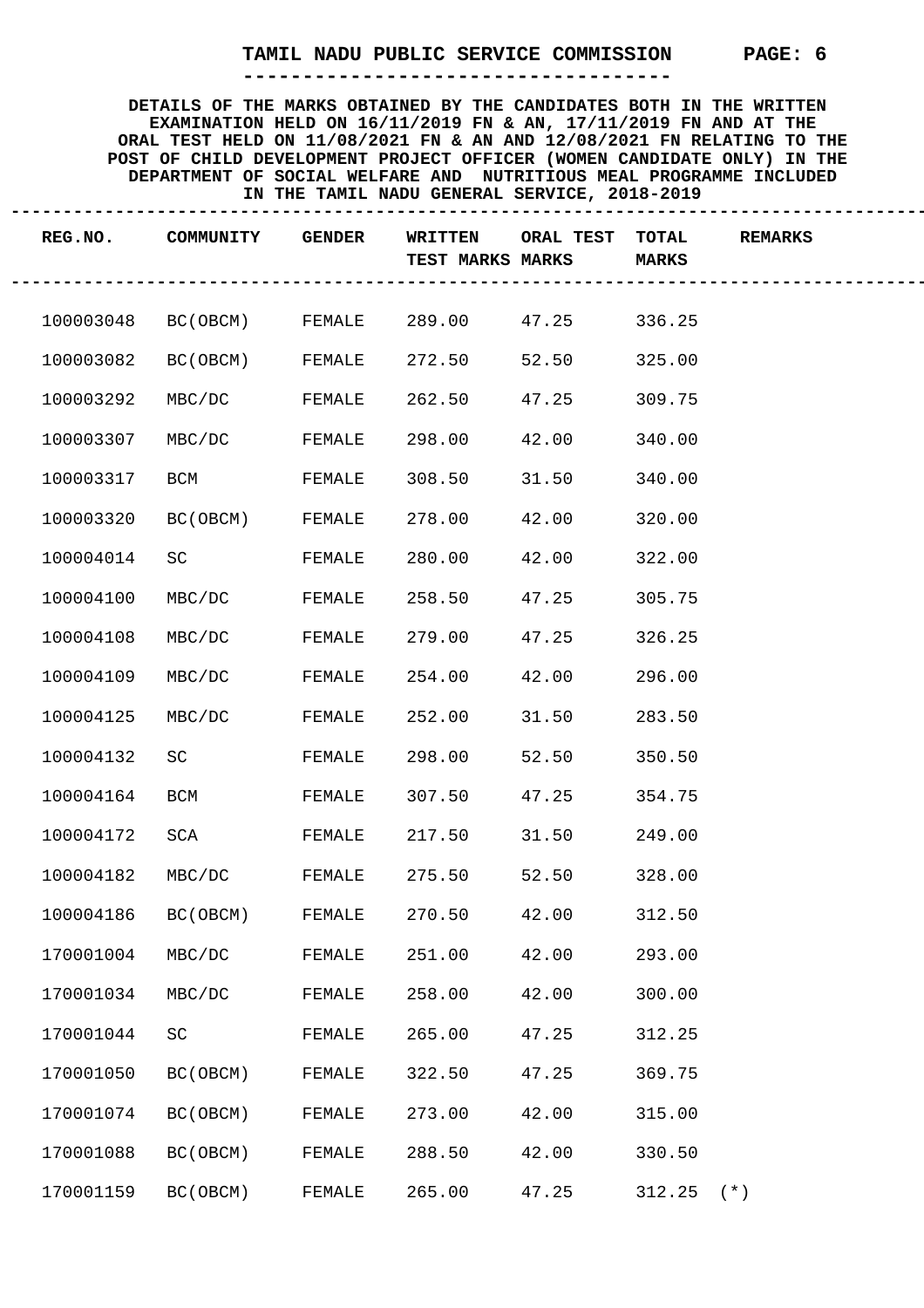**------------------------------------**

|           | REG.NO. COMMUNITY | <b>GENDER</b> | WRITTEN<br><b>TEST MARKS MARKS</b> | ORAL TEST TOTAL<br>--------- | <b>MARKS</b> | <b>REMARKS</b> |
|-----------|-------------------|---------------|------------------------------------|------------------------------|--------------|----------------|
| 170001163 | SCIENCE           |               | FEMALE 256.50 42.00 298.50         |                              |              |                |
| 170001212 | BC(OBCM) FEMALE   |               | 265.50                             | 52.50                        | 318.00       |                |
| 170001226 | MBC/DC            | FEMALE        | 271.00                             | 47.25                        | 318.25       |                |
| 170002045 | BC (OBCM)         | FEMALE        | 274.50                             | 47.25                        | 321.75       |                |
| 170002136 | BC(OBCM)          | FEMALE        | 301.00                             | 36.75                        | 337.75       |                |
| 170002160 | SC                | FEMALE        | 250.00                             | 42.00                        | $292.00$ (*) |                |
| 170002168 | SCA               | FEMALE        | 212.50                             | 42.00                        | 254.50       |                |
| 170002193 | BC (OBCM)         | FEMALE        | 307.50                             | 47.25                        | 354.75       |                |
| 170002215 | BC (OBCM)         | FEMALE        | 300.00                             | 42.00                        | 342.00       |                |
| 170002221 | BC (OBCM)         | FEMALE        | 271.00                             | 52.50                        | $323.50$ (*) |                |
| 170002227 | BC(OBCM)          | FEMALE        | 272.50                             | 47.25                        | $319.75$ (*) |                |
| 170002234 | MBC/DC            | FEMALE        | 285.50                             | 42.00                        | 327.50       |                |
| 170002237 | BC(OBCM)          | FEMALE        | 267.00                             | 47.25                        | 314.25       |                |
| 170002262 | BC (OBCM)         | FEMALE        | 272.50                             | 42.00                        | $314.50$ (*) |                |
| 170002280 | BC (OBCM)         | FEMALE        | 279.00                             | 47.25                        | 326.25       |                |
| 170002285 | SC                | FEMALE        | 263.00                             | 47.25                        | 310.25       |                |
| 250001080 | BC (OBCM)         | FEMALE        | 268.00                             | 31.50                        | 299.50       |                |
| 250001103 | MBC/DC            | FEMALE        | 281.50                             | 42.00                        | 323.50       |                |
| 250001154 | BC (OBCM)         | FEMALE        | 296.50                             | 31.50                        | 328.00       |                |
| 250001161 | MBC/DC            | FEMALE        | 285.00                             | 42.00                        | $327.00$ (*) |                |
| 250001192 | BC (OBCM)         | FEMALE        | 264.00                             | 36.75                        | 300.75       |                |
| 250001198 | BCM               | FEMALE        | 250.50                             | 36.75                        | 287.25       |                |
| 250001209 | BCM               | FEMALE        | 254.00                             | 47.25                        | 301.25       |                |